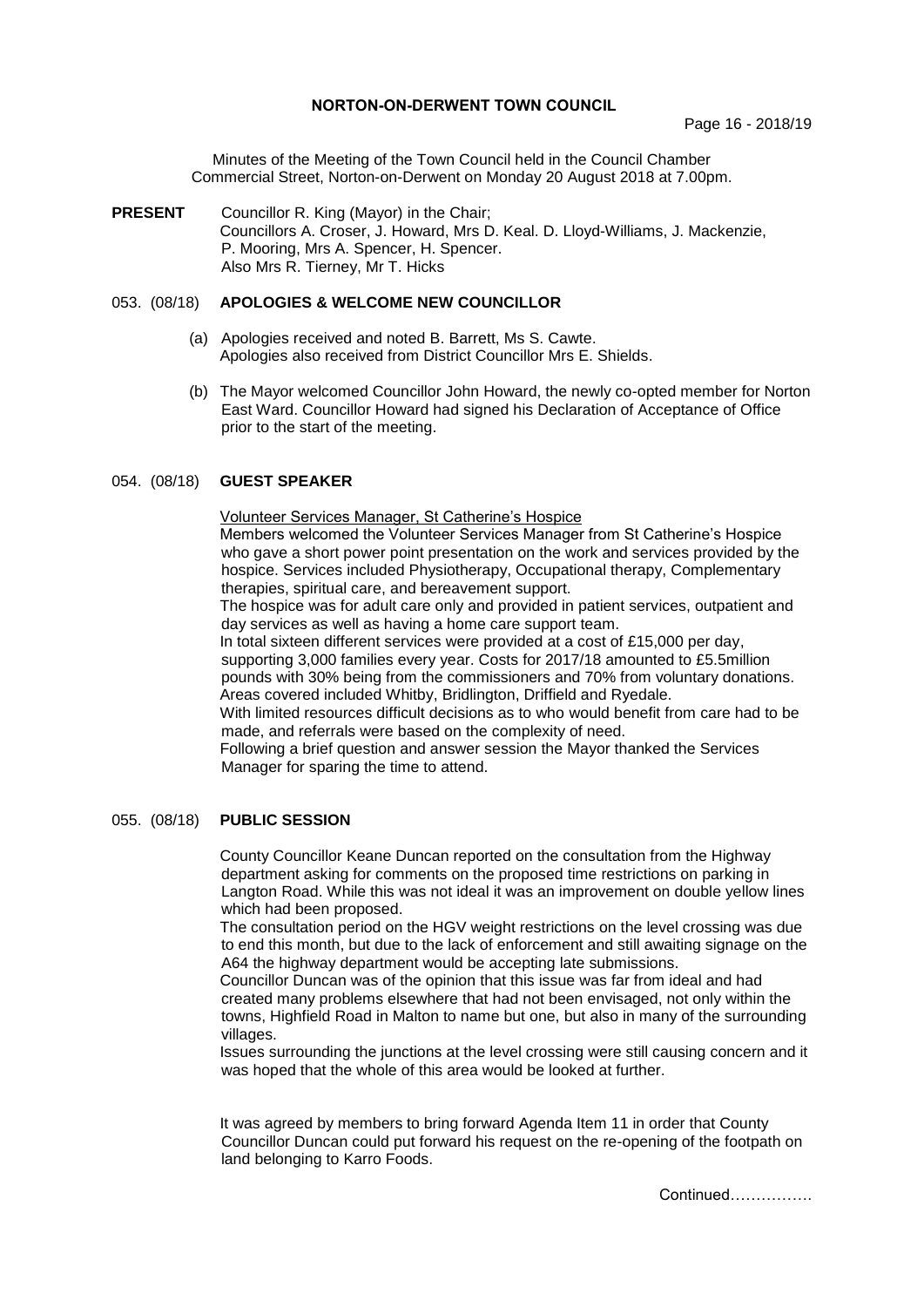# 056. (08/18) **FOOTPATH CLOSURE, KARRO FOODS**, **EASTFIELD**, **NORTON**

Members received the request from Councillor Duncan to support the re-opening of the path, in order that it could be designated as a Public Right of Way. While members acknowledged the concerns of the allotment holders, it was; RESOLVED that as the path had been open for longer than the required 20 years the council should support the request and write to the County Council asking that the footpath be designated a Public Right of Way.

# 057. (08/18) **DECLARATIONS OF INTEREST**

No declarations of interest made.

## 058. (08/18) **CONFIRMATION OF MINUTES**

 RESOLVED that the Minutes of the Town Council Meeting, held on Monday, 16 July 2018 (Minutes 037 to 052 inclusive) be confirmed and signed by the Chairman.

#### 059. (08/18) **CLERK'S REPORT**

(a) Neighbourhood Plan - Finance

To report that due to there being a shortfall in the remaining fund for delivering the Neighbourhood Plan in order to meet commitments a certain amount would be required from both Malton Town Council and Norton Town Council. At this moment one account was outstanding, for the Old Malton Conservation Area Appraisal in the sum of £900.00.

| Front Runner funding        | 20000.00 |
|-----------------------------|----------|
| Spent to date               | 19329.74 |
| Remaining balance           | 670.26   |
| <b>Required from Malton</b> | 114.87   |
| Required from Norton        | 114.87   |
| Total                       | 900.00   |

The Steering Group were actively seeking funding to bring the plan to fruition, but members were made aware that there would be further costs involved in the near future.

(b) Ryedale Plan – Public Examination Local Plan Sites Document

To inform members that the public hearing sessions on the examination of the Ryedale Plan, Local Plan Sites Document, were due to commence on Tuesday 25 September 2018 and would run until Thursday 4 October 2018. To be held in the Council Chamber of Ryedale District Council, Ryedale House, Malton. The hearing sessions would commence at 10am and finish no later than 5.30pm with breaks mid-morning, lunch, and mid-afternoon. Noted.

- (c) Grants to Local Voluntary Organisations To inform members that Grants were to be considered at the next meeting of the council, in September 2018, and to remind them that all applicants were required to enclose their latest audited accounts in order for the application to be considered. Noted.
- (d) Dedication Malton War Memorial To inform members that they were invited to attend the Dedication of a new plaque on Malton War Memorial, to take place on Sunday 16 September 2018, at 2pm. Members to find enclosed invitations for further details. Noted.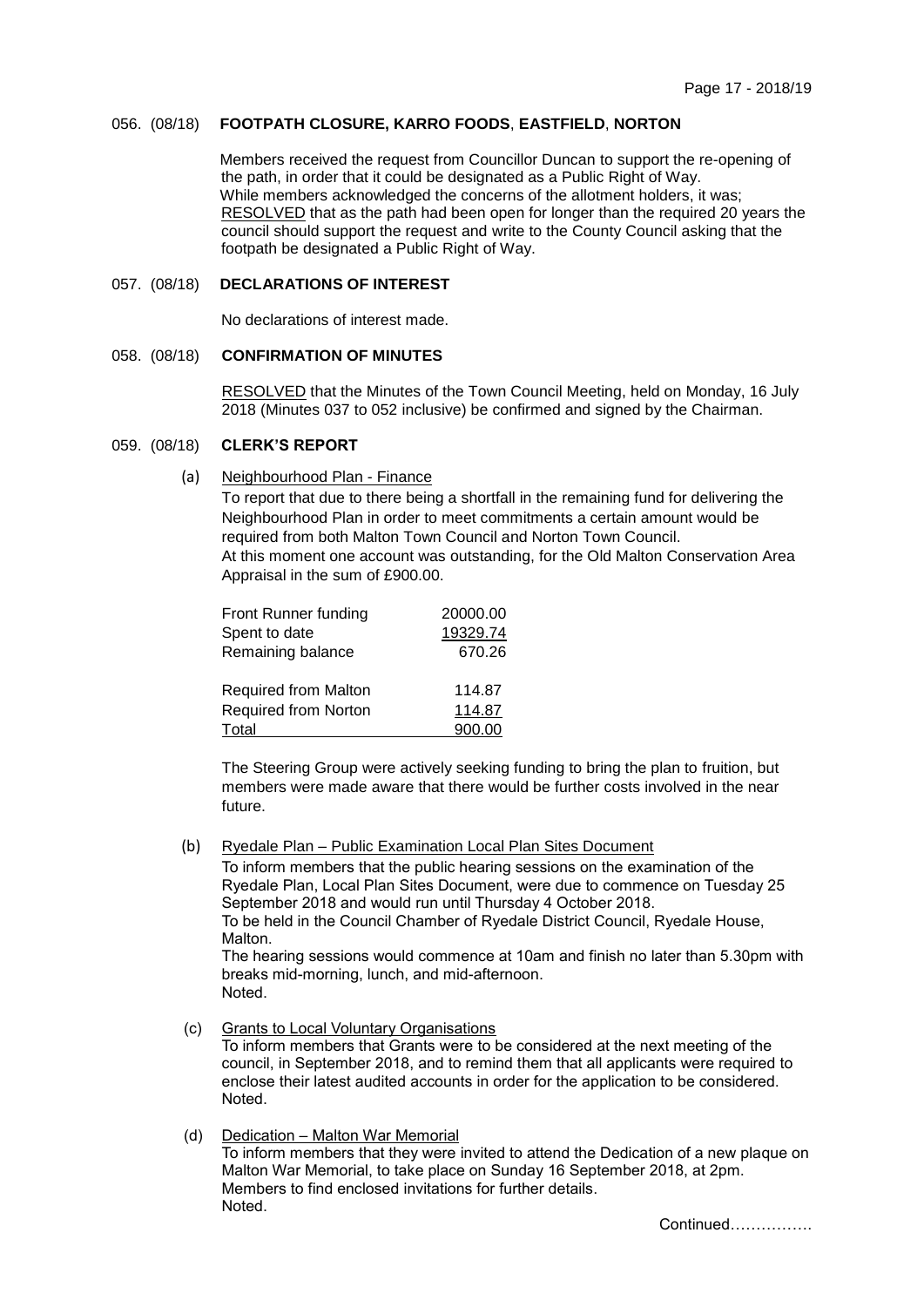# 060. (08/18) **TOWN MAYOR'S REPORT**

The Mayor stated that if at any time new members felt that they were having difficulty understanding any issue would they please ask.

#### (a) Local Road Chaos

The Mayor reported on the recent accident at the level crossing junction and stated that the chaos around town was not helped with the closure of Highfield Road. It was also noted that the A64 had also been at a virtual standstill in recent weeks. It would seem to be that there were just too many cars for the road systems to cope with.

### (b) Plastic Re-cycling

It was good to see that the Government were suggesting that the majority of plastics used should be capable of being recycled, let's hope that when it happens Ryedale fast track it.

(c) Vandalism

The Mayor reported on the vandalism to a work of art in Castle Gardens, and also to the littering taking place, especially on the Riverside Area. It was felt that this pointed to a total lack of policing in our community.

### (d) Castle Gardens Event

It was reported that Castle Gardens were hosting an Open Morning, on Saturday 15 September 2018 from 10am to 1pm. Everyone was welcome to see the re-furbished paths and enjoy the garden. There would be children's activities, a plant stall, and refreshments.

Noted.

 (e) Yorkshire Day The Mayor reported on his attendance at the Yorkshire Day celebrations, hosted by Ripon City Council, Stating that it had been a most enjoyable day.

## 061. (08/18) **FINANCIAL MATTERS**

(a) Accounts paid and for payment

The Clerk reported that accounts nos. 064 to 074 inclusive, amounting to £8,589.25 had been paid since the last meeting of the Council. RESOLVED that account nos. 075 to 086 inclusive, amounting to £4,339.86 be paid. Cheques were drawn and signed accordingly.

- (b) Financial report The Clerk's financial report for the period 01.07.18 to 31.07.18 was received.
- (c) Budgetary monitoring The Clerk's report for the period ending 31 July 2018 was received.
- (d) Skatepark Accounts The statement of accounts for the Skatepark for the year ending 31 March 2018 was received.

# 062. (08/18) **PLANNING MATTERS**

- (a) Planning applications referred to the Town Council by Ryedale District Council, for comment and/or recommendation were dealt with as follows: -
- 18/00709/HOUSE Erection of single storey extension to rear elevation and single storey extension to side elevation to include formation of pitched roof. Anise, 64 St Nicholas Street, Norton, Malton, YO17 9BB RESOLVED: Recommend Approval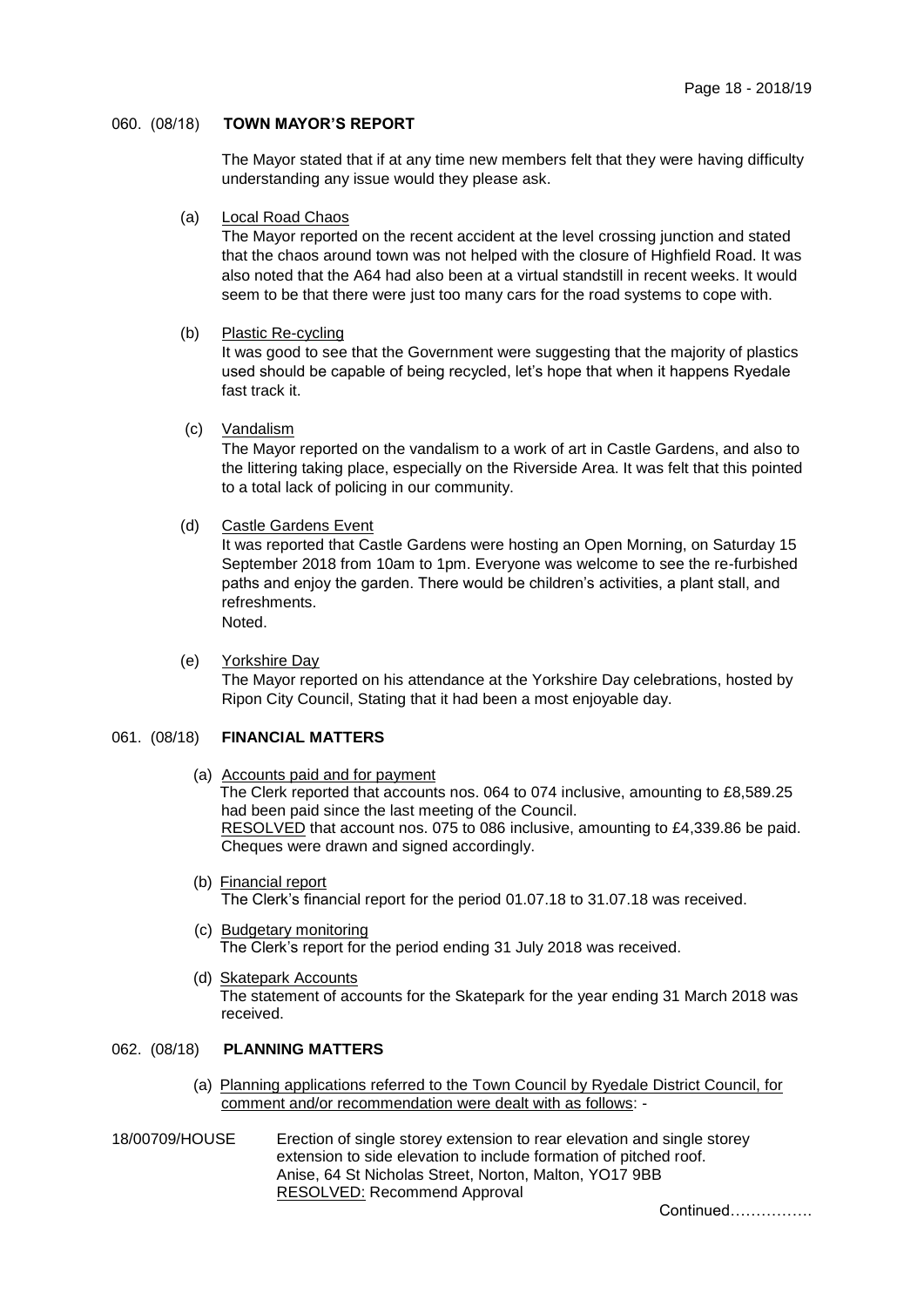- 062. (08/18) **PLANNING MATTERS** (continued)
- 18/00743/CAT Crown reduce ash by 2.5m and shorten limbs over hanging neighbours garage. 17 Welham Road, Norton, Malton, YO17 9DP RESOLVED: Recommend Approval
- 18/00738/HOUSE Erection of two storey extension to front elevation 7 Mallard View, Norton, Malton, YO17 9EW RESOLVED: Recommend Approval
- 18/00688/HOUSE Erection of detached double garage following removal of the existing detached garage together with erection of a single storey rear extension adding to the existing rear extension. 42 Welham Road, Norton, Malton, YO17 9DP RESOLVED: Recommend Approval
	- (b) To receive decisions notified by Ryedale District Council.

Approved

- 18/00595/FUL Revised design details to apartment 10 only of approval 17/01458/MFUL dated 14.03.2018. Leat House, 71 Welham Road, Norton, Malton, YO17 9DS
- 18/00549/HOUSE Installation of dormer window to the rear roof slope and rooflight to the front roof slope to allow formation of additional domestic accommodation. 20 Wood Street, Norton, Malton, YO17 9BA
- 18/00533/FUL Erection of single storey extension to front elevation to form office space. Norton Priory Garage, Scarborough Road, Norton, YO17 8AB

Refused

- 17/01249/FUL Erection of petrol filling station with forecourt shop sales building, canopy, car parking, 3no fuel pumps, below ground offset fills, air/water bay, trolley compound, goods in delivery bay, bin storage, site floodlighting and ancillary arrangements to forcourt and boundary. 5 Welham Road, Norton, Malton
	- (c) Naming of the Keepmoat Development, Langton Road Members received correspondence from Ryedale District Council, stating that Keepmoat the developer of the proposed estate off Langton Road had put forward the name Ebor Avenue to serve the said development. Following debate it was; RESOLVED to request that the name for the development be put forward as Spring Beck.

### 063. (08/18) **SKATEPARK**

(a) Members received a report on the inadequacies of the current CCTV system at the skatepark, along with two quotations for upgrading the system. Quotations received from GMC Fire and Security Malton, and Derventio Fire and Security Norton RESOLVED to accept the cheaper of the two quotes from Derventio Fire and Security in the sum of £795.00 plus V.A.T. It was also asked if it would be possible to extend the system to cover the Riverside Area, with possibly an extra camera. As Malton Town Council were also required to approve the upgrading of the CCTV system, it was agreed to defer the implementation until approval from Malton was received, and if it was going to be possible to extend the system and what the costs for that would be.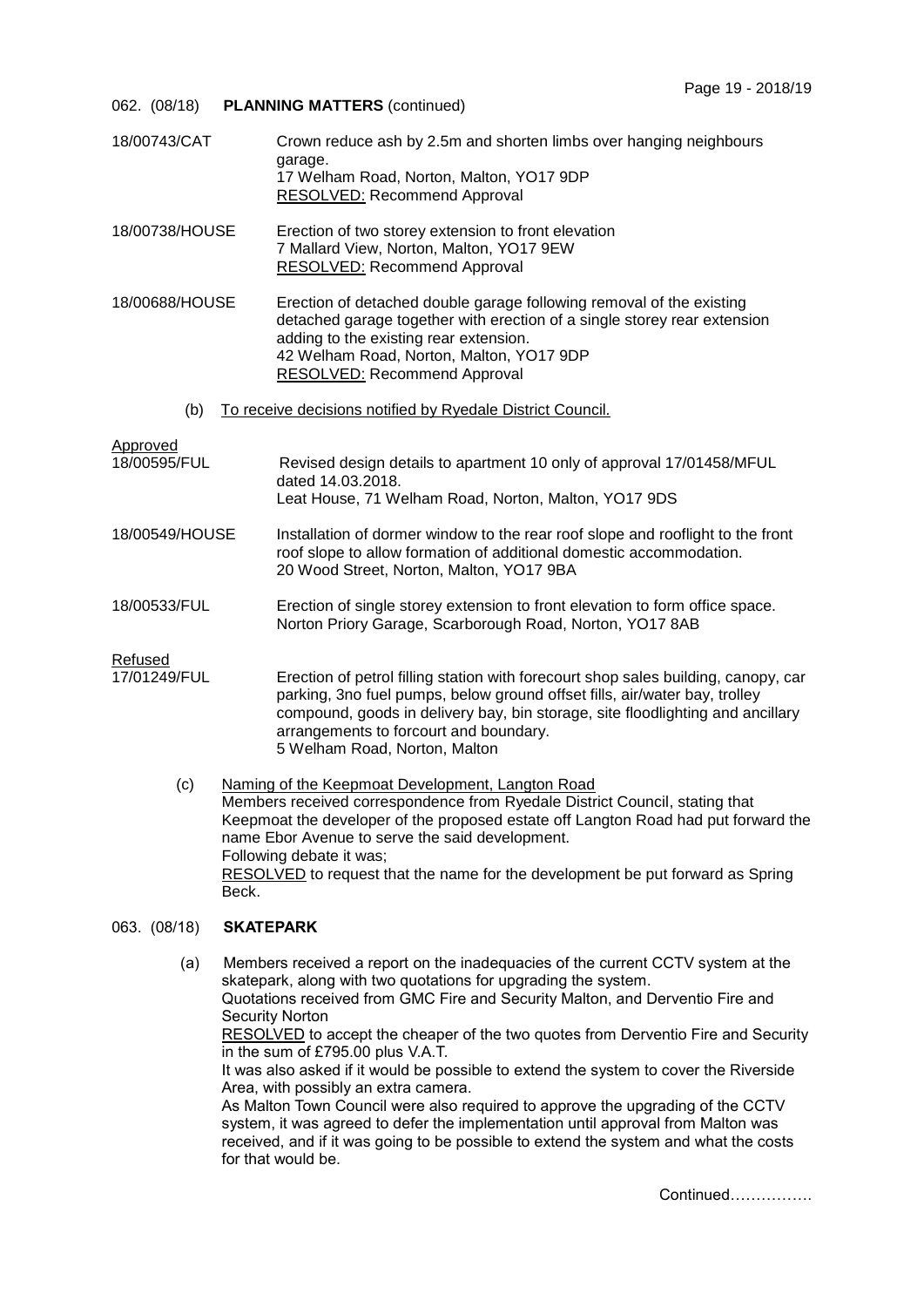#### 063. (08/18) **SKATEPARK** (continued)

 (b) Members received a quotation for the renewal of the entire skatepark, and while further quotations for both repair and renewal in other materials were imminent members were asked to agree in principle that this be taken forward for further design and consultation with skatepark users. RESOLVED to agree this in principle and take it forward for further work before a final consultation with members to include the other quotations, as well as an agreement from Malton Town Council.

# 064. (08/18) **CHRISTMAS LIGHT SWITCH ON AND SANTA FUN RUN**

Members were asked to approve the budget for the Christmas Event, which was to take place on Sunday 2 December 2018, and would follow a similar format to last year's event. RESOLVED to approve a budget of £2,500.00

#### 065. (08/18) **CORRESPONDENCE**

- (a) Norton and Malton Crime Statistics July 2018. For information. Noted
- (b) Letter requesting the use of the old civic amenity site at the allotments Members declined the request. Noted.
- (c) Rating Assessment for Norton Cemetery members noted the assessment with pleasure.

#### 066. (08/18) **PROPOSED LIMITED WAITING, LANGTON ROAD**

Members received a consultation letter and map in relation to the proposed limited waiting restriction, for the eastern side of Langton Road, near to the entry point of the new school.

It was agreed that the proposed restrictions of no waiting between 08:15 and 08:45 and 15:00 and 15:45 Monday to Friday, were probably the best solution available at this time, and members therefore supported the proposals

## 067. (08/18) **REPORTS OF REPRESENTATIVES ON OTHER ORGANISATIONS**

Councillor Mrs Spencer reported that the result of the funding bid by the Milton Rooms from the National Lottery was due imminently, and that this was the final time the bid could be submitted as the format for applying for funding was changing.

## 068. (08/18) **MEMBERS QUESTIONS**

Councillor Mrs Spencer, reported that some of the grass verge cutting on Langton Road appeared to have been missed. The Clerk to make enquiries.

Councillor Croser reported that the new litter bins had been installed but was unsure as to the placement by the riverside path. The Clerk to make enquiries.

Councillor Mrs Keal asked if there was any progress on the signage for Welham Road, and also about the lighting for the footpath down to Lakeside. The Clerk to enquire as to progress.